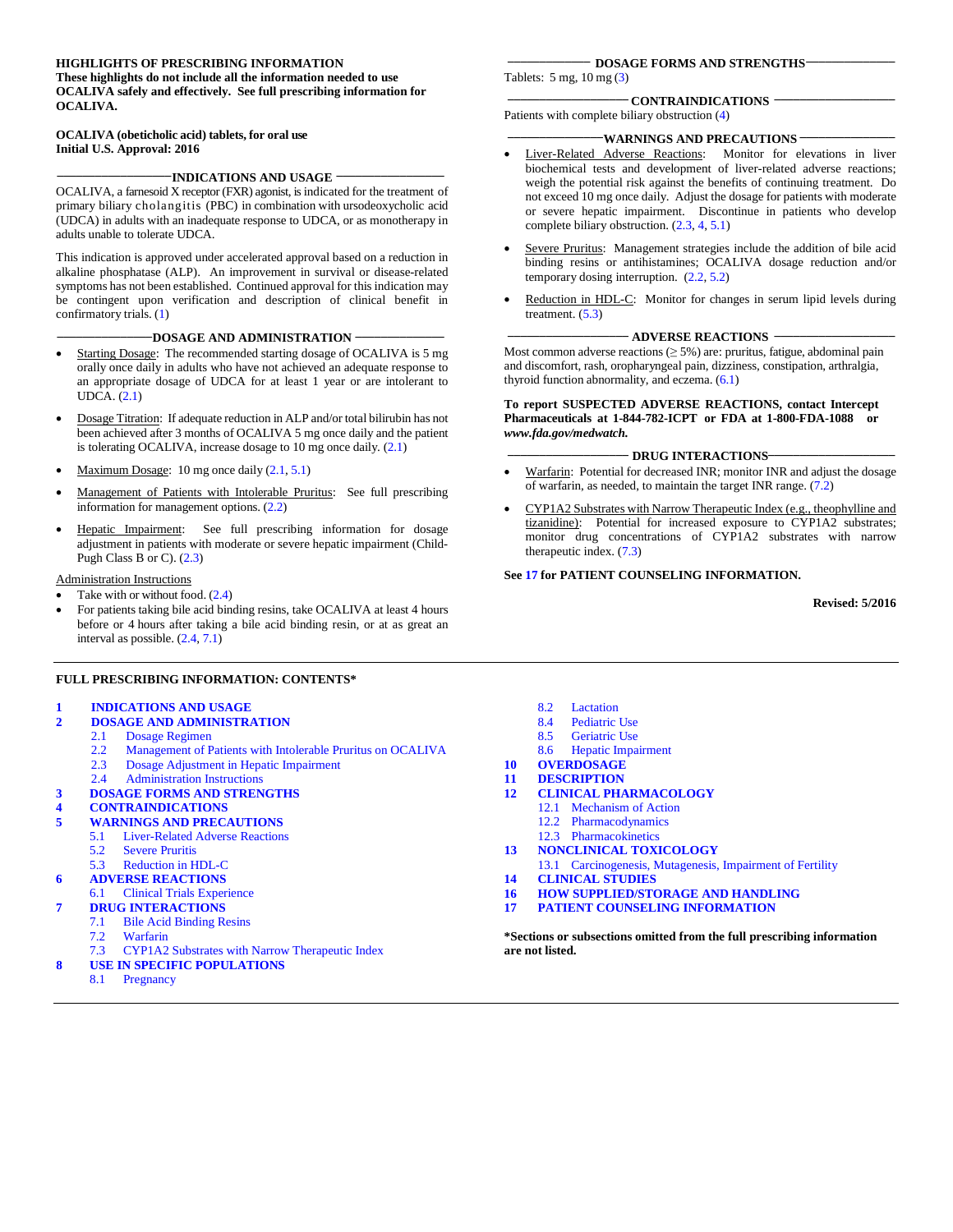# **FULL PRESCRIBING INFORMATION**

## <span id="page-1-0"></span>**1 INDICATIONS AND USAGE**

OCALIVA<sup>™</sup> is indicated for the treatment of primary biliary cholangitis (PBC) in combination with ursodeoxycholic acid (UDCA) in adults with an inadequate response to UDCA, or as monotherapy in adults unable to tolerate UDCA.

This indication is approved under accelerated approval based on a reduction in alkaline phosphatase (ALP) *[see Clinical Studies (14)]*. An improvement in survival or disease-related symptoms has not been established. Continued approval for this indication may be contingent upon verification and description of clinical benefit in confirmatory trials.

## <span id="page-1-1"></span>**2 DOSAGE AND ADMINISTRATION**

## **2.1 Dosage Regimen**

#### Starting Dosage

The recommended starting dosage of OCALIVA is 5 mg orally once daily in adult patients who have not achieved an adequate biochemical response to an appropriate dosage of UDCA for at least 1 year or are intolerant to UDCA *[see Clinical Studies (14)]*.

#### Dosage Titration

If an adequate reduction in ALP and/or total bilirubin has not been achieved after 3 months of OCALIVA 5 mg once daily, and the patient is tolerating OCALIVA, increase the dosage of OCALIVA to 10 mg once daily *[see Clinical Pharmacology (12.2), Clinical Studies (14)]*.

### Maximum Dosage

The maximum recommended dosage of OCALIVA is 10 mg once daily *[see Warnings and Precautions (5.1)].*

## **2.2 Management of Patients with Intolerable Pruritus on OCALIVA**

For patients with intolerable pruritus on OCALIVA, consider one or more of the following:

- Add an antihistamine or bile acid binding resin *[see Dosage and Administration (2.4), Clinical Studies (14)].*
- Reduce the dosage of OCALIVA to:
	- o 5 mg every other day, for patients intolerant to 5 mg once daily.
	- o 5 mg once daily, for patients intolerant to 10 mg once daily.
- Temporarily interrupt OCALIVA dosing for up to 2 weeks followed by restarting at a reduced dosage.

Increase the dosage of OCALIVA to 10 mg once daily, as tolerated, to achieve optimal response.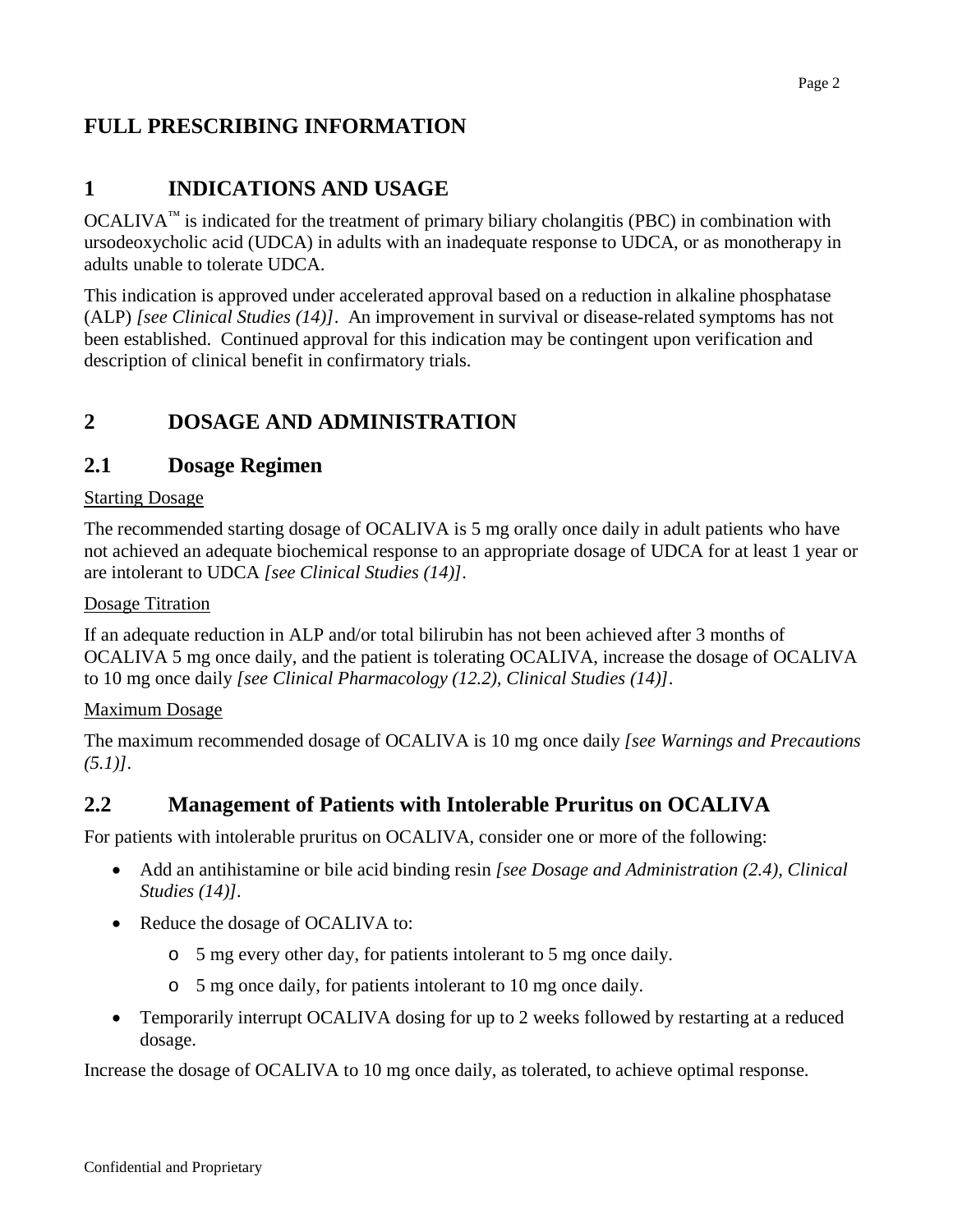Consider discontinuing OCALIVA treatment in patients who continue to experience persistent, intolerable pruritus.

## **2.3 Dosage Adjustment in Hepatic Impairment**

Treatment with OCALIVA in patients with moderate and severe hepatic impairment should be initiated and monitored by a healthcare provider with experience managing PBC.

The recommended starting dosage of OCALIVA for moderate (Child-Pugh Class B) and severe (Child-Pugh Class C) hepatic impairment is 5 mg once weekly. If an adequate reduction in ALP and/or total bilirubin has not been achieved after 3 months of OCALIVA 5 mg once weekly, and the patient is tolerating the drug, increase the dosage of OCALIVA to 5 mg twice weekly (at least three days apart) and subsequently to 10 mg twice weekly (at least three days apart) depending on response and tolerability *[see Use in Specific Populations (8.6)]*.

Monitor patients during treatment with OCALIVA for the occurrence of liver-related adverse reactions *[see Warnings and Precautions (5.1)]*. Weigh the potential risks against the benefits of continuing treatment with OCALIVA in patients who have experienced clinically significant liver-related adverse reactions.

# **2.4 Administration Instructions**

- Take OCALIVA with or without food.
- For patients taking a bile acid binding resin, take OCALIVA at least 4 hours before or 4 hours after taking the bile acid binding resin, or at as great an interval as possible *[see Drug Interactions (7.1), Clinical Studies (14)].*

# <span id="page-2-0"></span>**3 DOSAGE FORMS AND STRENGTHS**

OCALIVA is available as:

- 5 mg tablet: Off white to yellow, round tablet debossed with "INT" on one side and "5" on the other side.
- 10 mg tablet: Off white to yellow, triangular tablet debossed with "INT" on one side and "10" on the other side.

# <span id="page-2-1"></span>**4 CONTRAINDICATIONS**

OCALIVA is contraindicated in patients with complete biliary obstruction.

# <span id="page-2-2"></span>**5 WARNINGS AND PRECAUTIONS**

# <span id="page-2-3"></span>**5.1 Liver-Related Adverse Reactions**

In two 3-month, placebo-controlled clinical trials a dose-response relationship was observed for the occurrence of liver-related adverse reactions including jaundice, worsening ascites and primary biliary cholangitis flare with dosages of OCALIVA of 10 mg once daily to 50 mg once daily (up to 5-times the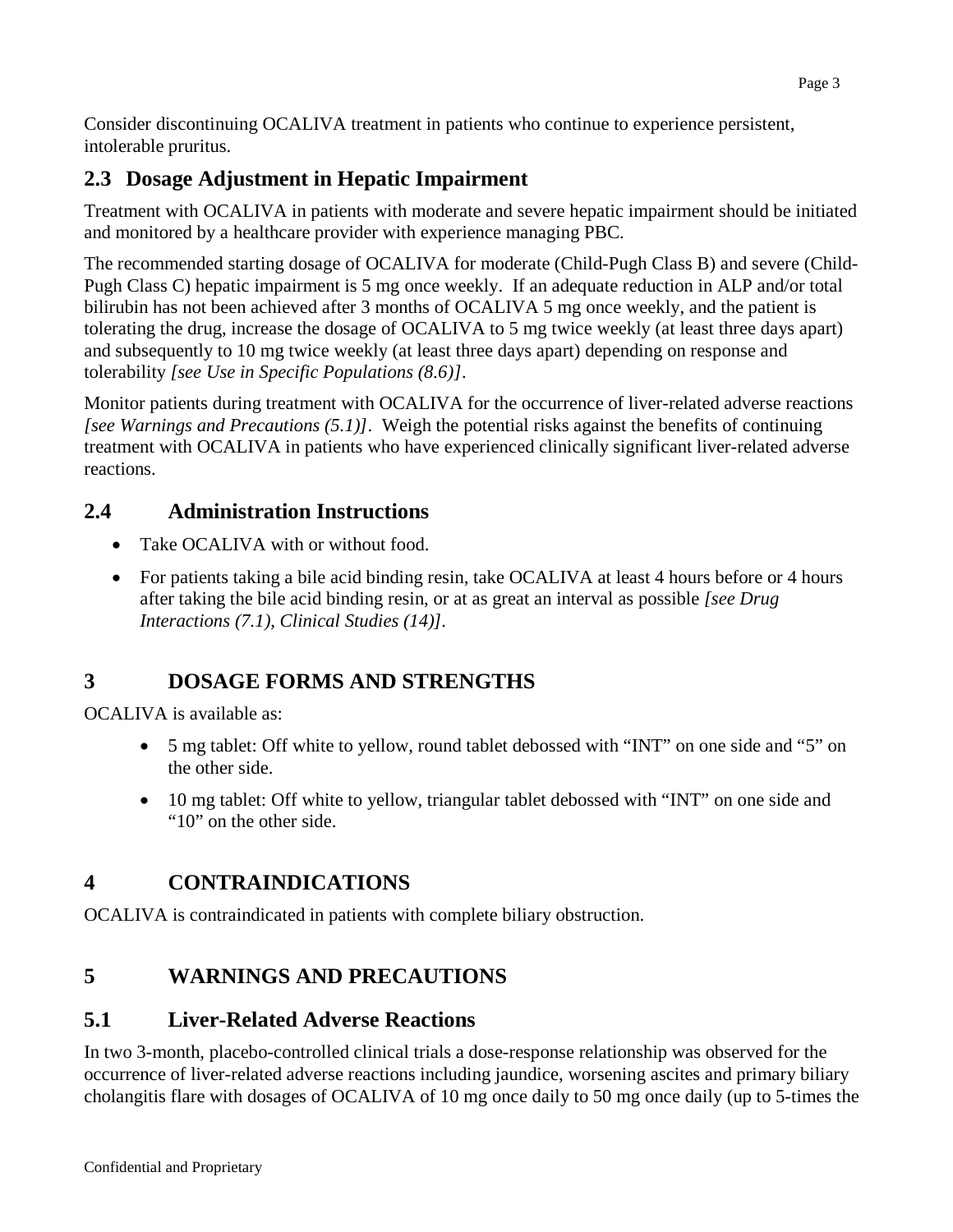highest recommended dosage), as early as one month after starting treatment with OCALIVA *[see Overdosage (10)]*.

In a pooled analysis of three placebo-controlled trials in patients with PBC, the exposure-adjusted incidence rates for all serious and otherwise clinically significant liver-related adverse reactions, and isolated elevations in liver biochemical tests, per 100 patient exposure years (PEY) were: 5.2 in the OCALIVA 10 mg group (highest recommended dosage), 19.8 in the OCALIVA 25 mg group (2.5 times the highest recommended dosage) and 54.5 in the OCALIVA 50 mg group (5 times the highest recommended dosage) compared to 2.4 in the placebo group.

Monitor patients during treatment with OCALIVA for elevations in liver biochemical tests and for the development of liver-related adverse reactions. Weigh the potential risks against the benefits of continuing treatment with OCALIVA in patients who have experienced clinically significant liverrelated adverse reactions. The maximum recommended dosage of OCALIVA is 10 mg once daily *[see Dosage and Administration (2.1)]*. Adjust the dosage for patients with moderate or severe hepatic impairment *[see Dosage and Administration (2.3)].*

Discontinue OCALIVA in patients who develop complete biliary obstruction *[see Contraindications (4)].*

# <span id="page-3-0"></span>**5.2 Severe Pruritus**

Severe pruritus was reported in 23% of patients in the OCALIVA 10 mg arm, 19% of patients in the OCALIVA titration arm, and 7% of patients in the placebo arm in Trial 1, a 12-month double-blind randomized controlled trial of 216 patients *[see Adverse Reactions (6.1)]*. Severe pruritus was defined as intense or widespread itching, interfering with activities of daily living, or causing severe sleep disturbance, or intolerable discomfort, and typically requiring medical interventions. In the subgroup of patients in the OCALIVA titration arm who increased their dosage from 5 mg once daily to 10 mg once daily after 6 months of treatment (n=33), the incidence of severe pruritus was 0% from Months 0 to 6 and 15% from Months 6 to 12. The median time to onset of severe pruritus was 11, 158, and 75 days for patients in the OCALIVA 10 mg, OCALIVA titration, and placebo arms, respectively.

Management strategies include the addition of bile acid resins or antihistamines, OCALIVA dosage reduction, and/or temporary interruption of OCALIVA dosing *[see Dosage and Administration (2.2)].* 

# **5.3 Reduction in HDL-C**

Patients with PBC generally exhibit hyperlipidemia characterized by a significant elevation in total cholesterol primarily due to increased levels of high density lipoprotein-cholesterol (HDL-C). In Trial 1, dose-dependent reductions from baseline in mean HDL-C levels were observed at 2 weeks in OCALIVA-treated patients, 20% and 9% in the 10 mg and titration arms, respectively, compared to 2% in the placebo arm. At month 12, the reduction from baseline in mean HDL-C level was 19% in the OCALIVA 10 mg arm, 12% in the OCALIVA titration arm, and 2% in the placebo arm. Nine patients in the OCALIVA 10 mg arm, 6 patients in the OCALIVA titration arm, versus 3 patients in the placebo arm had reductions in HDL-C to less than 40 mg/dL.

Monitor patients for changes in serum lipid levels during treatment. For patients who do not respond to OCALIVA after 1 year at the highest recommended dosage that can be tolerated (maximum of 10 mg once daily), and who experience a reduction in HDL-C, weigh the potential risks against the benefits of continuing treatment.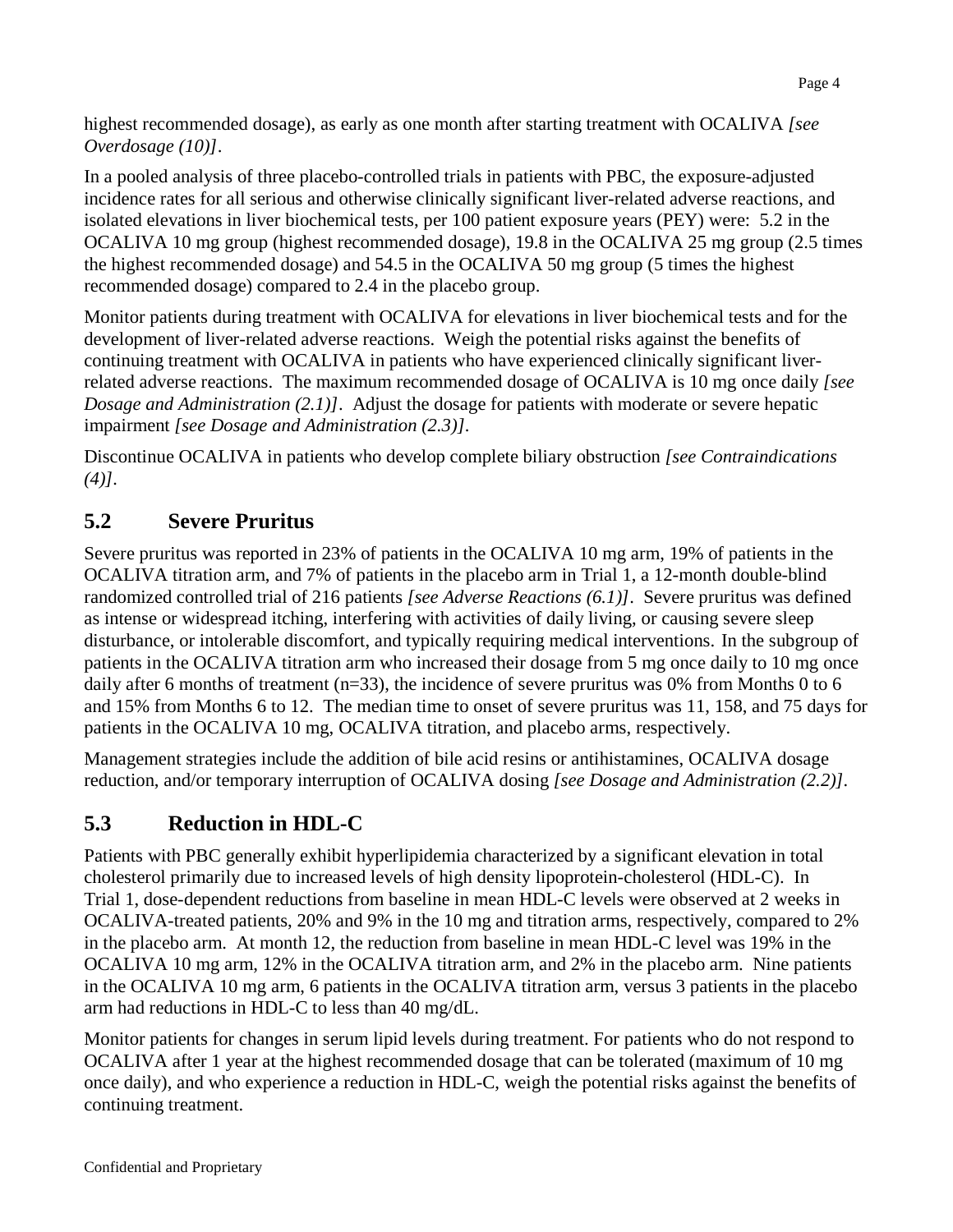## <span id="page-4-0"></span>**6 ADVERSE REACTIONS**

The following clinically significant adverse reactions are described elsewhere in labeling:

- Liver-Related Adverse Reactions *[see Warnings and Precautions (5.1)]*
- Severe Pruritus *[see Warnings and Precautions (5.2)]*
- Reduction in HDL-C *[see Warnings and Precautions (5.3)]*

## **6.1 Clinical Trials Experience**

Because clinical trials are conducted under widely varying conditions, adverse reaction rates observed in the clinical trials of a drug cannot be directly compared to rates in the clinical trials of another drug and may not reflect the rates observed in practice.

A total of 432 patients with PBC were studied in three double-blind placebo-controlled trials. Of these patients, 290 were treated with OCALIVA for at least 6 months, 232 were treated for at least 12 months, and 70 were treated for at least 2 years. There were 131 patients who received OCALIVA 10 mg once daily and 70 who received OCALIVA 5 mg once daily.

In Trial 1, 216 patients were randomized (1:1:1) to receive either:

- OCALIVA 10 mg once daily for the entire 12 months of the trial  $(n=73)$ ;
- OCALIVA titration (5 mg once daily for the initial 6 months, with the option to increase to 10 mg once daily for the last 6 months, in patients who were tolerating OCALIVA, but had ALP 1.67-times ULN or greater, and/or total bilirubin greater than ULN, or less than 15% ALP reduction) (n=70); or
- $\bullet$  placebo (n=73).

During the trial, OCALIVA or placebo was administered in combination with UDCA in 93% of patients and as monotherapy in 7% of patients who were unable to tolerate UDCA. The overall discontinuation rate was 12% in the OCALIVA 10 mg arm, 10% in the OCALIVA titration arm, and 4% in the placebo arm.

The recommended starting dosage of OCALIVA is 5 mg orally once daily for 3 months with titration to 10 mg once daily based upon tolerability and response *[see Dosage and Administration (2.1)].* Initiation of therapy with OCALIVA 10 mg once daily is not recommended due to an increased risk of pruritus*.*

The most common adverse reactions in Trial 1 occurring in at least 5% of patients in either OCALIVA treatment arm and at an incidence at least 1% higher than the placebo treatment arm are shown in Table 1.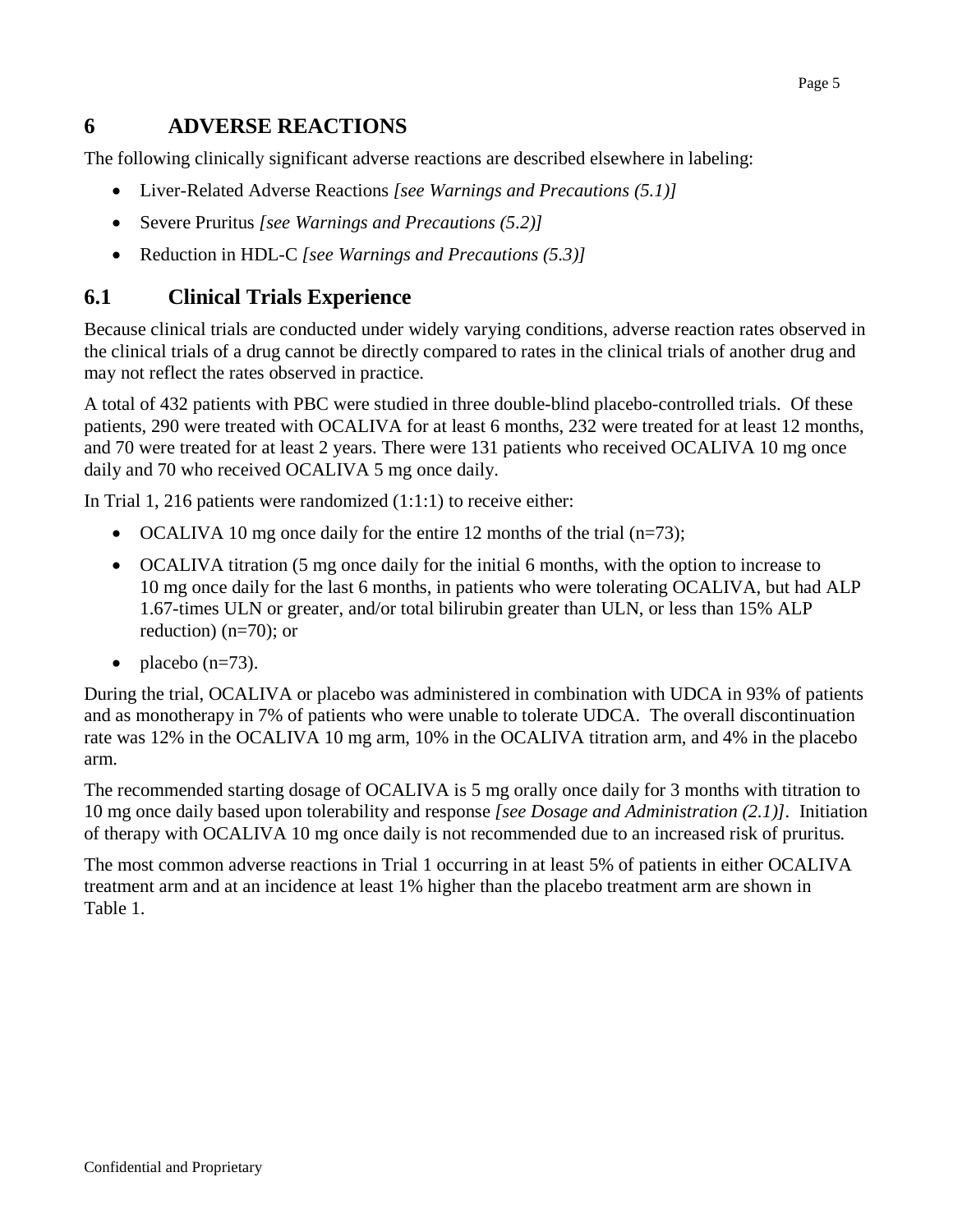| Table 1: Most Common Adverse Reactions in Adult Patients with PBC in Trial 1 by |
|---------------------------------------------------------------------------------|
| Treatment Arm with or without UDCA <sup>a</sup>                                 |

| <b>Adverse Reaction</b> b                  | <b>OCALIVA</b><br>10 <sub>mg</sub><br>$N = 73$ | <b>OCALIVA</b><br>Titration <sup>c</sup><br>$N = 70$ | <b>Placebo</b><br>$N = 73$ |
|--------------------------------------------|------------------------------------------------|------------------------------------------------------|----------------------------|
|                                            | $\frac{0}{0}$                                  | $\frac{0}{0}$                                        | $\frac{0}{0}$              |
| Pruritus <sup>d</sup>                      | 70                                             | 56                                                   | 38                         |
| Fatigue <sup>e</sup>                       | 25                                             | 19                                                   | 15                         |
| Abdominal pain and discomfort <sup>f</sup> | 10                                             | 19                                                   | 14                         |
| Rash <sup>g</sup>                          | 10                                             | $\overline{7}$                                       | 8                          |
| Arthralgia                                 | 10                                             | 6                                                    | $\overline{4}$             |
| Oropharyngeal pain                         | 8                                              | $\overline{7}$                                       | 1                          |
| Dizzinessh                                 | $\overline{7}$                                 | $\overline{7}$                                       | 5                          |
| Constipation                               | 7                                              | $\overline{7}$                                       | 5                          |
| Peripheral Edema                           | $\overline{7}$                                 | 3                                                    | 3                          |
| Palpitations                               | 7                                              | 3                                                    | 1                          |
| Pyrexia                                    | 7                                              | $\theta$                                             | 1                          |
| Thyroid function abnormality <sup>i</sup>  | 4                                              | 6                                                    | 3                          |
| Eczema                                     | 3                                              | 6                                                    | $\theta$                   |

<sup>a</sup> In the trial there were 16 patients (7%) who were intolerant and did not receive concomitant UDCA: 6 patients (8%) in the OCALIVA 10 mg arm, 5 patients (7%) in the OCALIVA titration arm, and 5 patients (7%) in the placebo arm.

<sup>b</sup> Occurring in greater than or equal to 5% of patients in either OCALIVA treatment arm and at an incidence greater than or equal to1% higher than in the placebo treatment arm.

<sup>c</sup> Patients randomized to OCALIVA titration received OCALIVA 5 mg once daily for the initial 6 month period. At Month 6, patients who were tolerating OCALIVA, but had an ALP 1.67-times ULN or greater, and/or total bilirubin greater than ULN, or less than 15% ALP reduction were eligible for titration from 5 mg once daily to 10 mg once daily for the final 6 months of the trial.

<sup>d</sup> Includes skin eruptions, prurigo, pruritus, pruritus generalized, eye pruritus, ear pruritus, anal pruritus, vulvovaginal pruritus, and rash pruritic.

- <sup>e</sup> Includes fatigue, tiredness and asthenia.
- <sup>f</sup> Includes abdominal pain upper, abdominal pain, abdominal discomfort, abdominal pain lower, abdominal tenderness, and gastrointestinal pain.
- <sup>g</sup> Includes urticaria, rash, rash macular, rash papular, rash maculo-papular, heat rash, urticaria cholinergic.
- h Includes dizziness, syncope, presyncope.
- <sup>i</sup> Includes thyroxine free decreased, blood thyroid stimulating hormone increased, hypothyroidism.

#### Liver-Related Adverse Reactions

In Trial 1, the following serious or otherwise clinically significant liver-related adverse reactions were reported at the recommended dosage of OCALIVA: one patient in the OCALIVA 10 mg treatment arm experienced ascites; one patient in the OCALIVA titration treatment arm experienced two episodes of ascites and four episodes of hepatic encephalopathy; one patient in the placebo treatment arm experienced variceal bleeding.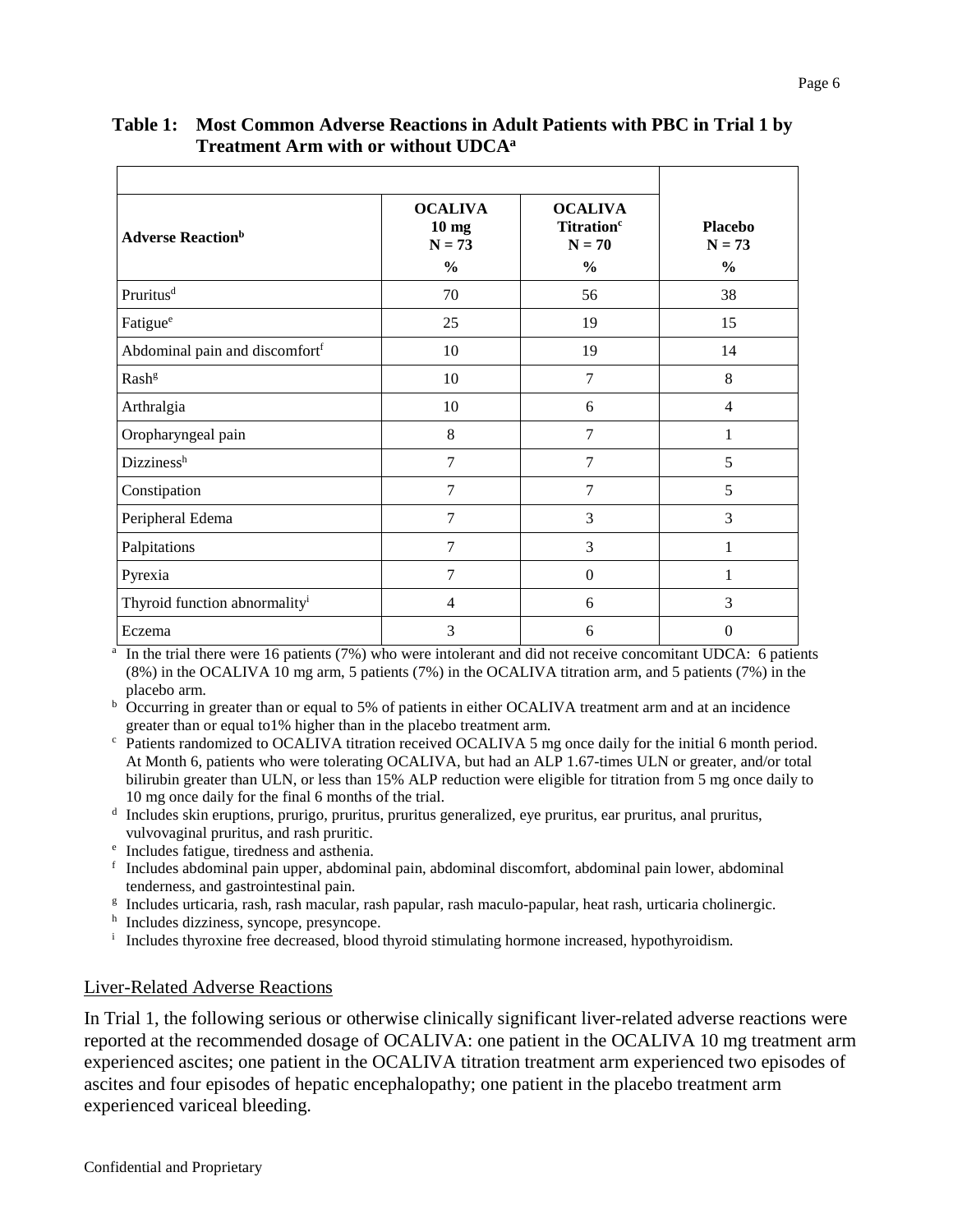## Pruritus

Approximately 60% of patients had a history of pruritus upon enrollment in Trial 1. Treatmentemergent pruritus, including all the terms described in Table 1, generally started within the first month following the initiation of treatment with OCALIVA.

The incidence of pruritus was higher in patients who started on OCALIVA 10 mg once daily relative to the OCALIVA titration arm, 70% and 56%, respectively. Discontinuation rates due to pruritus were also higher in patients who started on OCALIVA 10 mg once daily relative to the OCALIVA titration arm, 10% and 1%, respectively.

The number of patients with pruritus who required an intervention (e.g., dosage adjustment, treatment interruption, or initiation of bile acid binding resin or antihistamine) was 30 of 51 patients (59%) in the OCALIVA 10 mg arm, 24 of 39 patients (62%) in the OCALIVA titration arm, and 14 of 28 patients (50%) in the placebo arm.

# <span id="page-6-0"></span>**7 DRUG INTERACTIONS**

## **7.1 Bile Acid Binding Resins**

Bile acid binding resins such as cholestyramine, colestipol, or colesevelam adsorb and reduce bile acid absorption and may reduce the absorption, systemic exposure, and efficacy of OCALIVA. If taking a bile acid binding resin, take OCALIVA at least 4 hours before or 4 hours after taking the bile acid binding resin, or at as great an interval as possible *[see Dosage and Administration (2.4)]*.

## **7.2 Warfarin**

The International Normalized Ratio (INR) decreased following coadministration of warfarin and OCALIVA *[see Clinical Pharmacology (12.3)]*. Monitor INR and adjust the dosage of warfarin, as needed, to maintain the target INR range when co-administering OCALIVA and warfarin*.*

## **7.3 CYP1A2 Substrates with Narrow Therapeutic Index**

Obeticholic acid may increase the exposure to concomitant drugs that are CYP1A2 substrates *[see Clinical Pharmacology (12.3)]*. Therapeutic monitoring of CYP1A2 substrates with a narrow therapeutic index (e.g. theophylline and tizanidine) is recommended when co-administered with OCALIVA.

# <span id="page-6-1"></span>**8 USE IN SPECIFIC POPULATIONS**

## <span id="page-6-2"></span>**8.1 Pregnancy**

## Risk Summary

The limited available human data on the use of obeticholic acid during pregnancy are not sufficient to inform a drug-associated risk. In animal reproduction studies, no developmental abnormalities or fetal harm was observed when pregnant rats or rabbits were administered obeticholic acid during the period of organogenesis at exposures approximately 13 times and 6 times human exposures, respectively, at the maximum recommended human dose (MRHD) of 10 mg *[see Data below]*.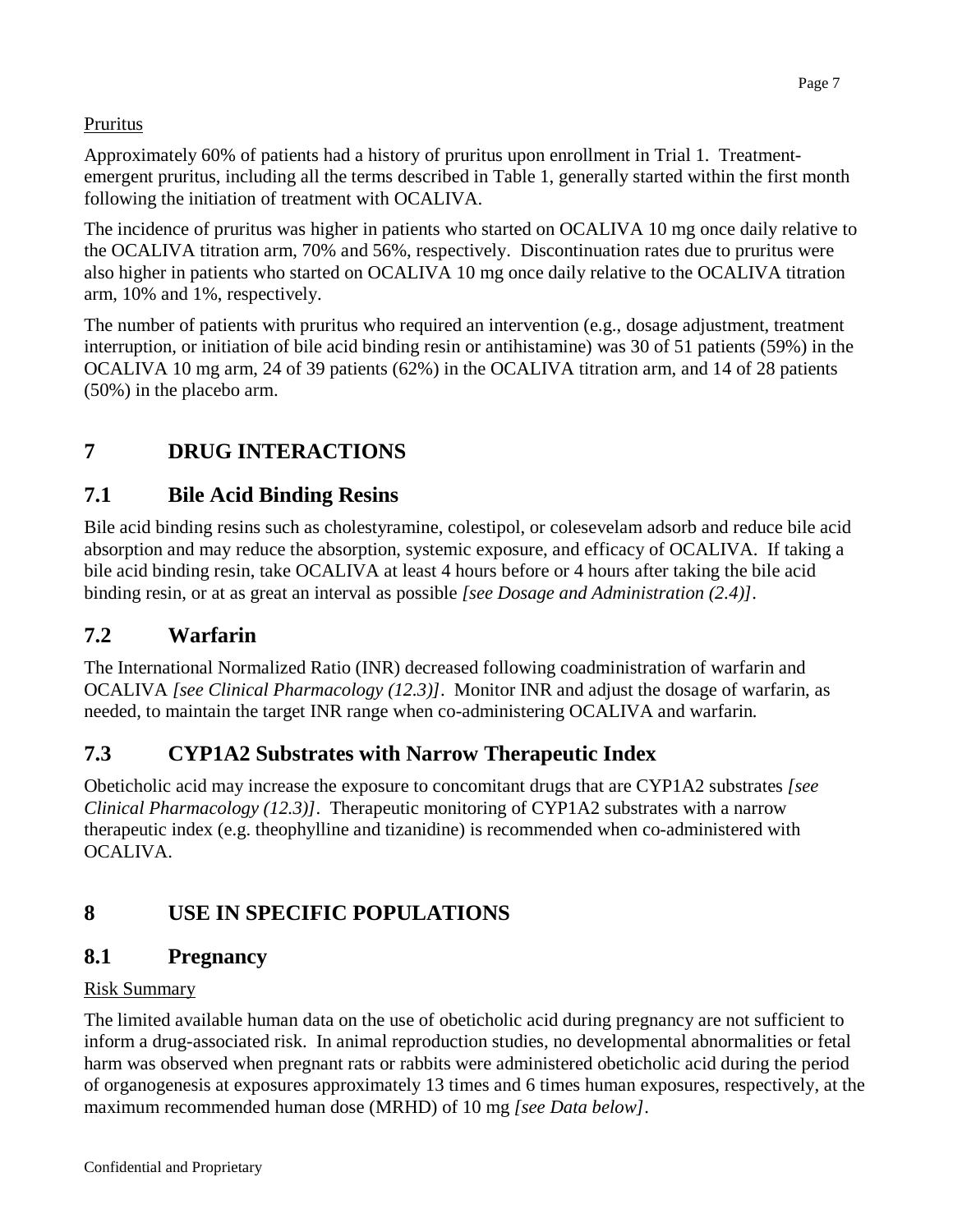The estimated background risks of major birth defects and miscarriage for the indicated population are unknown. In the U.S. general population, the estimated background risk of major birth defects and miscarriage in clinically recognized pregnancies is 2% to 4% and 15% to 20%, respectively.

## Data

## *Animal Data*

In an embryo-fetal development study in rats, obeticholic acid was administered orally during the period of organogenesis at doses of 5, 25, and 75 mg/kg/day. At 25 mg/kg/day (a dose that produced systemic exposures approximately 13 times those in humans at the MRHD of 10 mg), there was no maternal or developmental toxicity. At 75 mg/kg/day (approximately 40 times the human exposure at the MRHD), decreased fetal body weights and increased numbers of early or late resorptions and nonviable fetuses were observed. In maternal animals, mortality, fetal loss, decreased body weight and food consumption as well as decreased body weight gain were observed at 75 mg/kg/day. Thus, the developmental toxicity observed at this dose may be secondary to maternal toxicity. In rabbits, obeticholic acid was administered orally during the period of organogenesis at doses of 3, 9, and 20 mg/kg/day. Obeticholic acid administered at doses up to 20 mg/kg/day (approximately 6 times the human exposure at the MRHD) was not teratogenic and did not produce any evidence of fetal harm.

In a pre- and post-natal development study, administration of obeticholic acid in rats during organogenesis through lactation at doses of 5, 25, and 40 mg/kg/day did not produce effects on pregnancy, parturition or postnatal development at any dose (the 40 mg/kg/day dose is approximately 21 times the human exposure at the MRHD).

Obeticholic acid exposure margins were calculated using systemic exposure (AUC) values of obeticholic acid plus obeticholic acid's active metabolite conjugates (tauro-obeticholic acid and glycoobeticholic acid) in animals (at the indicated doses) and in humans at the MRHD of 10 mg.

## <span id="page-7-0"></span>**8.2 Lactation**

## Risk Summary

There is no information on the presence of obeticholic acid in human milk, the effects on the breast-fed infant or the effects on milk production. The developmental and health benefits of breastfeeding should be considered along with the mother's clinical need for OCALIVA and any potential adverse effects on the breastfed infant from OCALIVA or from the underlying maternal condition.

# <span id="page-7-1"></span>**8.4 Pediatric Use**

The safety and effectiveness of OCALIVA in pediatric patients have not been established.

# <span id="page-7-2"></span>**8.5 Geriatric Use**

Of the 201 patients in clinical trials of OCALIVA who received the recommended dosage (5 mg or 10 mg once daily), 41 (20%) were 65 years of age and older, while 9 (4%) were 75 years of age and older. No overall differences in safety or effectiveness were observed between these subjects and subjects less than 65 years of age, but greater sensitivity of some older individuals cannot be ruled out.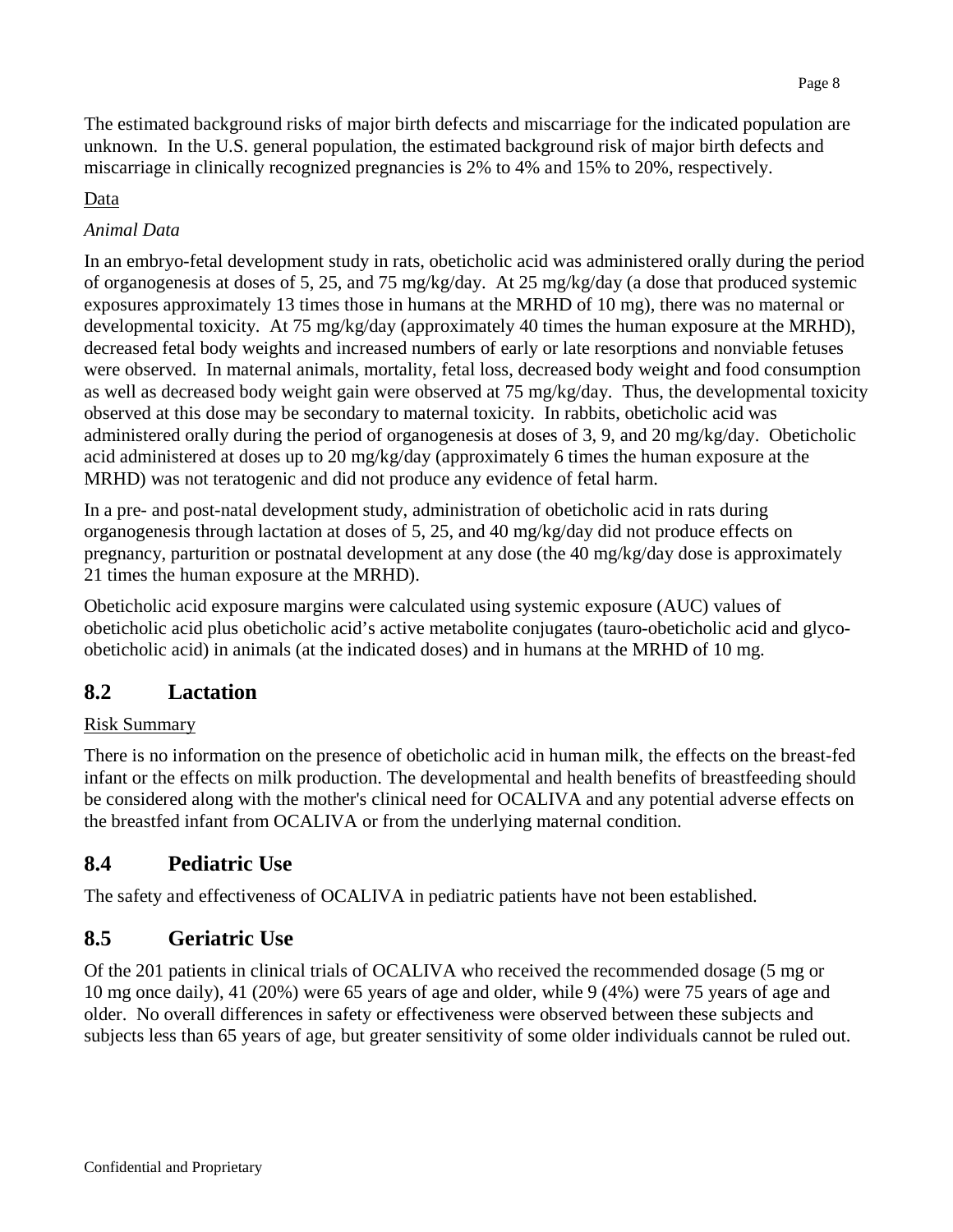## **8.6 Hepatic Impairment**

<span id="page-8-0"></span>Plasma exposure to obeticholic acid and its active conjugates, increases significantly in patients with moderate to severe hepatic impairment (Child-Pugh Classes B and C) *[see Clinical Pharmacology (12.3)]*.

Monitor patients during treatment with OCALIVA for elevations in liver biochemical tests and for the development of liver-related adverse reactions *[see Warnings and Precautions (5.1)]*. Dosage adjustment of OCALIVA is recommended for patients with moderate and severe hepatic impairment *[see Dosage and Administration (2.3)]*. No dosage adjustment is needed in patients with mild hepatic impairment (Child-Pugh Class A).

## **10 OVERDOSAGE**

In PBC patients who received OCALIVA 25 mg once daily (2.5 times the highest recommended dosage) or 50 mg once daily (5 times the highest recommended dosage), a dose-dependent increase in the incidence of liver-related adverse reactions, including elevations in liver biochemical tests, ascites, jaundice, portal hypertension, and primary biliary cholangitis flare, was reported *[see Warnings and Precautions (5.1)].*

In the case of overdosage, patients should be carefully observed and supportive care administered, as appropriate.

## <span id="page-8-1"></span>**11 DESCRIPTION**

OCALIVA is a farnesoid X receptor (FXR) agonist. Chemically, obeticholic acid is 3α,7α-dihydroxy-6α-ethyl-5β-cholan-24-oic acid. It is a white to off-white powder. It is soluble in methanol, acetone and ethyl acetate. Its solubility in water is pH dependent. It is slightly soluble at low pH and very soluble at high pH. Its chemical formula is  $C_{26}H_{44}O_4$ , the molecular weight is 420.63 g/mol and the chemical structure is:



OCALIVA tablets are supplied in 5 mg and 10 mg strengths for oral administration. Each tablet contains obeticholic acid as the active ingredient and the following inactive ingredients: microcrystalline cellulose, sodium starch glycolate, and magnesium stearate. The film coating is Opadry II (Yellow) containing polyvinyl alcohol-part hydrolyzed, titanium dioxide, macrogol (polyethylene glycol 3350), talc, and iron oxide yellow.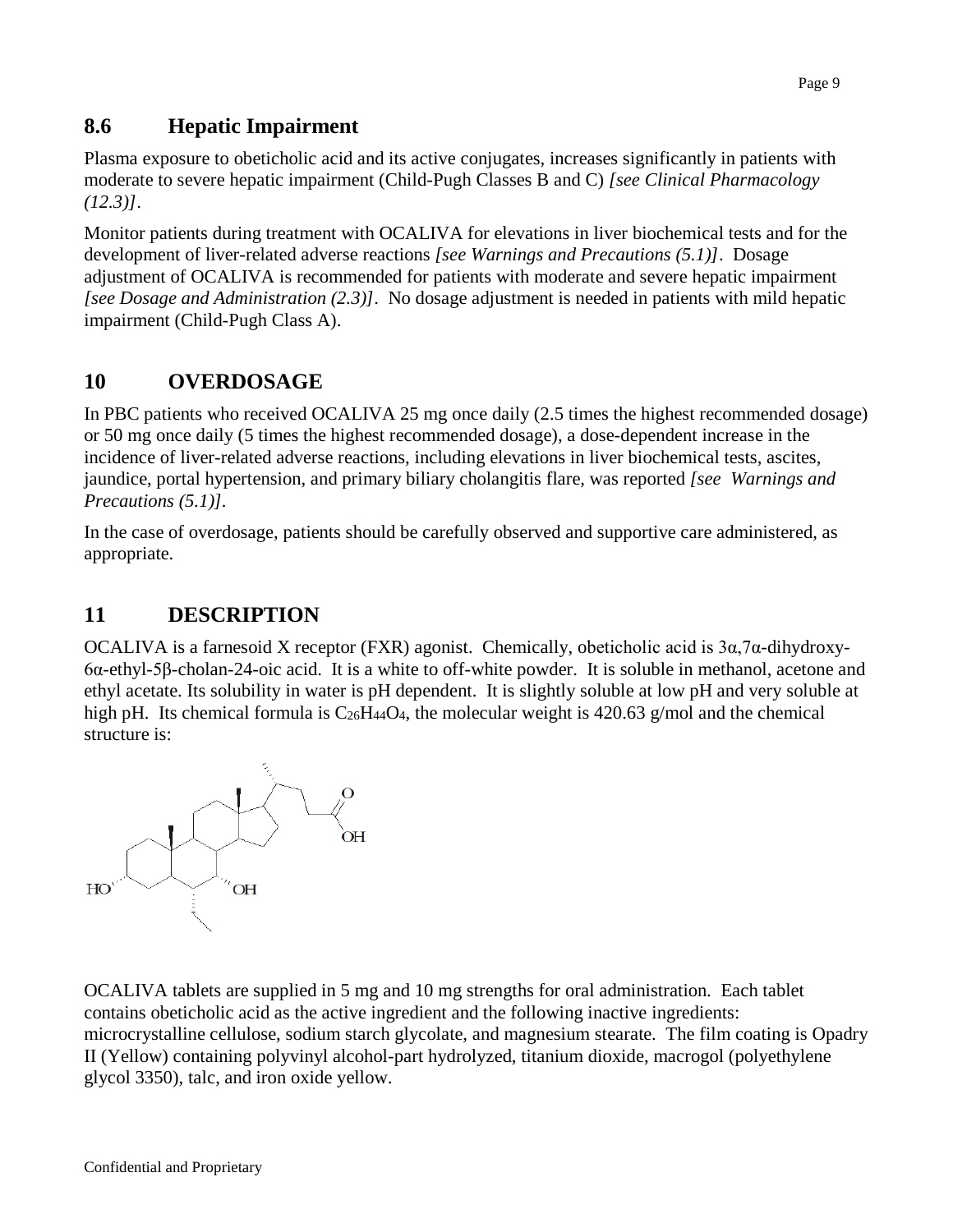# <span id="page-9-0"></span>**12 CLINICAL PHARMACOLOGY**

## <span id="page-9-1"></span>**12.1 Mechanism of Action**

Obeticholic acid is an agonist for FXR, a nuclear receptor expressed in the liver and intestine. FXR is a key regulator of bile acid, inflammatory, fibrotic, and metabolic pathways. FXR activation decreases the intracellular hepatocyte concentrations of bile acids by suppressing *de novo* synthesis from cholesterol as well as by increased transport of bile acids out of the hepatocytes. These mechanisms limit the overall size of the circulating bile acid pool while promoting choleresis, thus reducing hepatic exposure to bile acids.

## <span id="page-9-2"></span>**12.2 Pharmacodynamics**

### Dose Titration

In Trial 1, ALP reduction was observed to plateau at approximately 3 months in most patients treated with OCALIVA 5 mg once daily. Increasing the dosage of OCALIVA to 10 mg once daily based on tolerability and response provided additional reduction in ALP in the majority of patients *[see Dosage and Administration (2.1), Clinical Studies (14)]*.

### Pharmacodynamic Markers

In Trial 1, administration of OCALIVA 10 mg once daily was associated with a 173% increase in concentrations of FGF-19, an FXR-inducible enterokine involved in bile acid homeostasis, from baseline to Month 12. Concentrations of cholic acid and chenodeoxycholic acid were reduced 2.7 micromolar and 1.4 micromolar, respectively, from baseline to Month 12. The clinical relevance of these findings is unknown.

### Cardiac Electrophysiology

At a dose of 10-times the maximum recommended dose, OCALIVA does not prolong the QT interval to any clinically relevant extent.

## <span id="page-9-3"></span>**12.3 Pharmacokinetics**

### Absorption

Following multiple oral doses of OCALIVA 10 mg once daily, peak plasma concentrations (C<sub>max</sub>) of obeticholic acid occurred at a median time (Tmax) of approximately 1.5 hours. The median Tmax for both the glyco- and tauro-conjugates of obeticholic acid was 10 hours. Coadministration with food did not alter the extent of absorption of obeticholic acid *[see Dosage and Administration (2.4)]*.

Following multiple-dose administration of OCALIVA 5, 10, and 25 mg once daily (2.5 times the highest recommend dosage) for 14 days, systemic exposures of obeticholic acid increased dose proportionally. Exposures to glyco-obeticholic acid and tauro-obeticholic acid, and total obeticholic acid (the sum of obeticholic acid and its two active conjugates) increased more than proportionally with dose.

### **Distribution**

Human plasma protein binding of obeticholic acid and its conjugates is greater than 99%. The volume of distribution of obeticholic acid is 618 L. The volumes of distribution of glyco- and tauro-obeticholic acid have not been determined.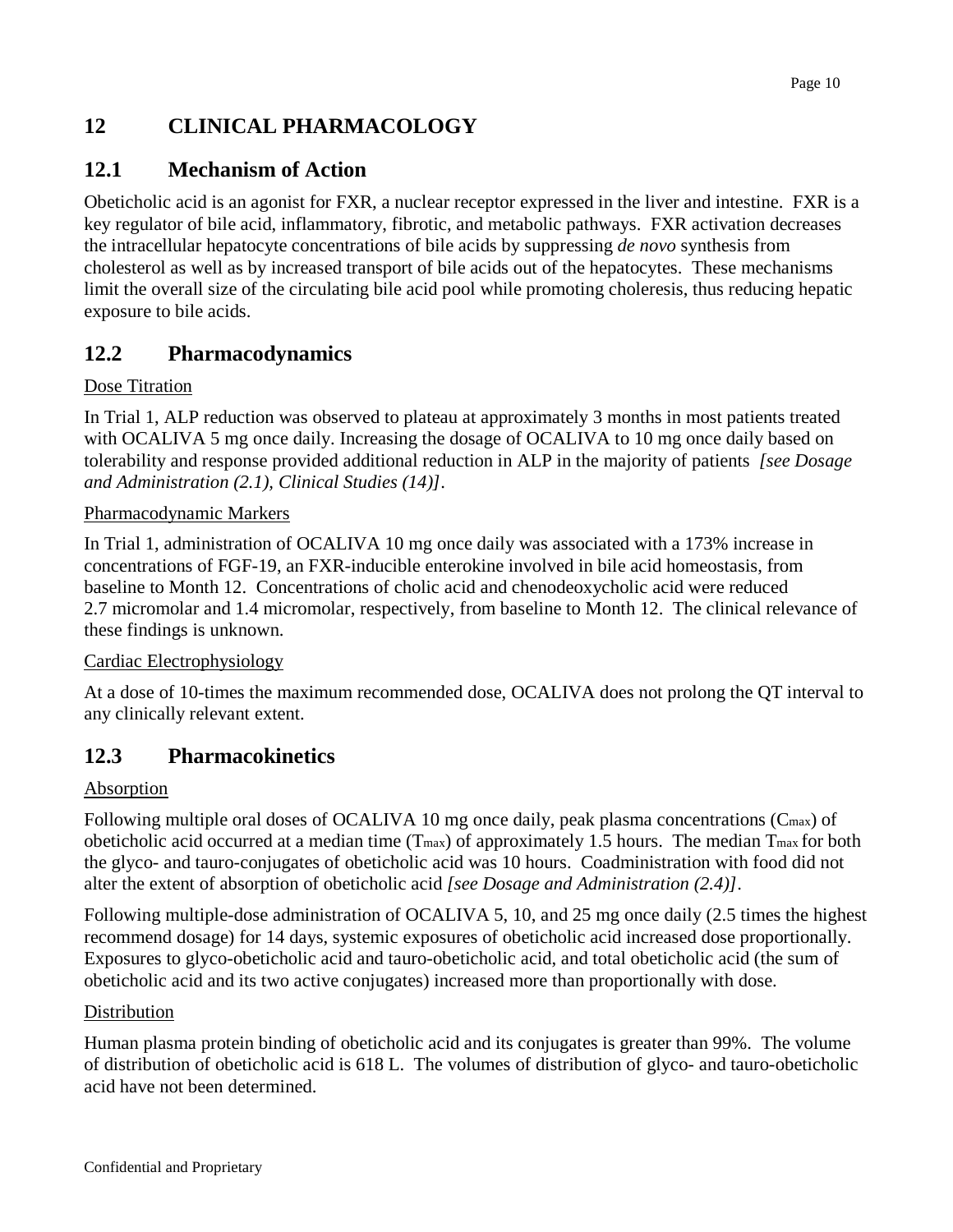#### Elimination

#### *Metabolism*

Obeticholic acid is conjugated with glycine or taurine in the liver and secreted into bile. These glycine and taurine conjugates of obeticholic acid are absorbed in the small intestine leading to enterohepatic recirculation. The conjugates can be deconjugated in the ileum and colon by intestinal microbiota, leading to the conversion to obeticholic acid that can be reabsorbed or excreted in feces, the principal route of elimination.

After daily administration of obeticholic acid, there was accumulation of the glycine and taurine conjugates of obeticholic acid, which have *in vitro* pharmacological activities similar to the parent drug, obeticholic acid. The metabolite-to-parent ratios of the glycine and taurine conjugates of obeticholic acid were 13.8 and 12.3 respectively, after daily administration. An additional third obeticholic acid metabolite, 3-glucuronide, was formed but was considered to have minimal pharmacologic activity.

#### *Excretion*

After administration of radiolabeled obeticholic acid, about 87% of the dose was excreted in feces through biliary secretion. Less than 3% of the dose was excreted in the urine with no detection of obeticholic acid.

#### Specific Populations

*Age, Sex Race/Ethnicity:* Based on population pharmacokinetic analysis, the pharmacokinetics of obeticholic acid would not be expected to be altered based on age, sex, or race/ethnicity.

*Renal Impairment*: Obeticholic acid has not been studied in patients with moderate and severe renal impairment (estimated glomerular filtration rate [eGFR] less than 60 mL/min/1.73 m<sup>2</sup>). In the population pharmacokinetic analysis, an eGFR greater than 50 mL/min/1.73 m<sup>2</sup> did not have a meaningful effect on the pharmacokinetics of obeticholic acid and its conjugated metabolites.

*Hepatic Impairment:* Obeticholic acid is metabolized in the liver. In subjects with mild, moderate and severe hepatic impairment (Child-Pugh Class A, B, and C, respectively), the mean AUC of total obeticholic acid increased by 1.1-, 4- and 17-fold, respectively, compared to subjects with normal hepatic function following single-dose administration of 10 mg OCALIVA *[see Dosage and Administration (2.3), Use in Specific Populations (8.6)].*

### Drug Interaction Studies

### *Effect of Obeticholic Acid on Other Drugs*

Based on *in vitro* studies, obeticholic acid can inhibit CYP3A4. However, an *in vivo* study indicated no inhibition of CYP3A4 by obeticholic acid at the recommended dose of OCALIVA. Obeticholic acid is not expected to inhibit CYPs 2B6, 2C8, 2C9, 2C19, and 2D6, or induce CYPs 1A2, 2B6, 2C8, 2C9, 2C19, and 3A4 at the recommended dose of OCALIVA. Down-regulation of mRNA was observed in a concentration-dependent fashion for CYP1A2 and CYP3A4 by obeticholic acid and its glycine and taurine conjugates.

*In vitro* studies suggest that there is potential for obeticholic acid and its glycine and taurine conjugates to inhibit OATP1B1 and OATP1B3 (the clinical significance of which is unknown), but not P-gp, BCRP, OAT1, OAT3, OCT2, and MATE transporters, at the recommended dose of OCALIVA.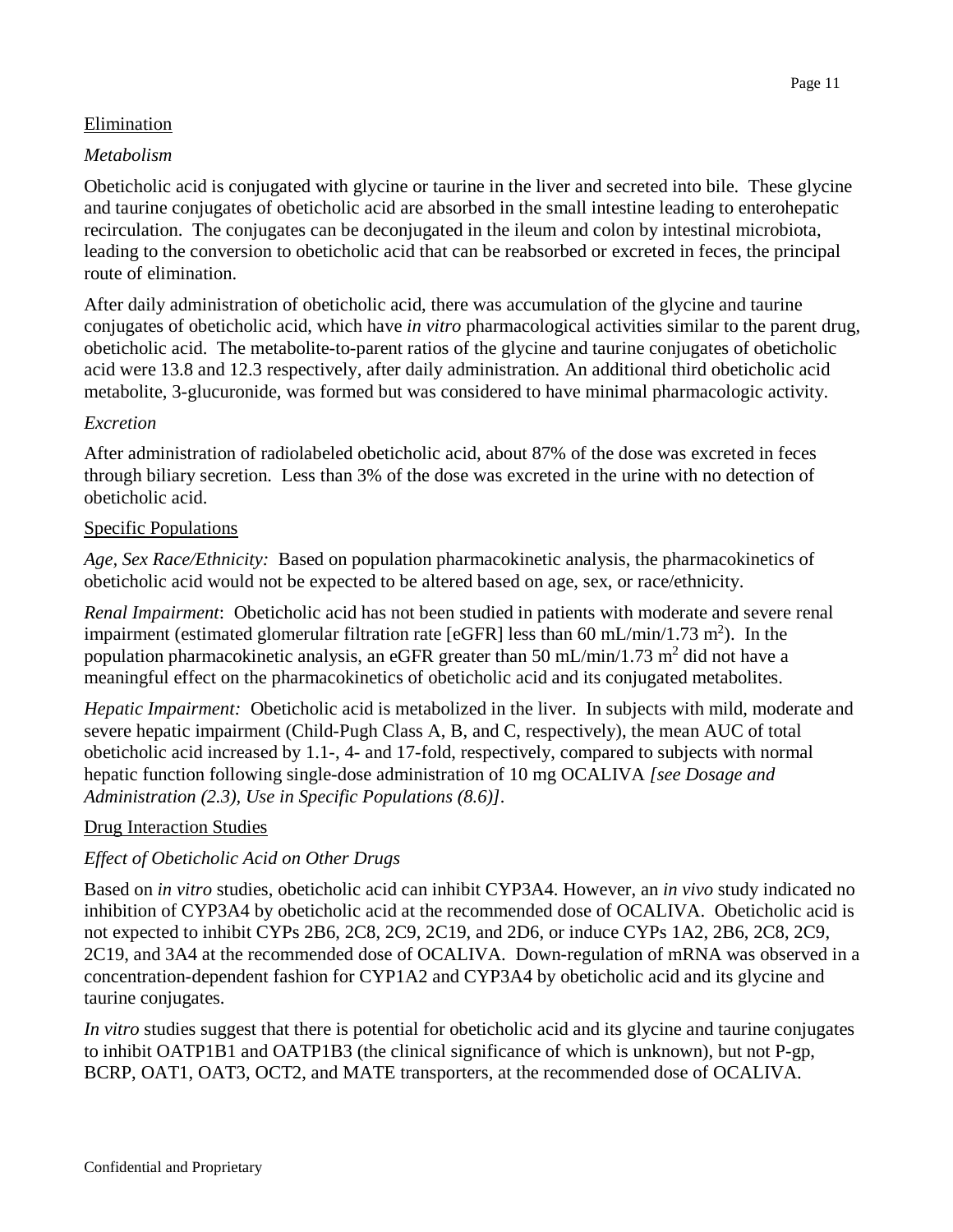*Warfarin:* Concomitant administration of 25 mg warfarin as a single dose with OCALIVA 10 mg once daily resulted in 13% increase in systemic exposure to S-warfarin and 11% decrease in maximum INR *[see Drug Interactions (7.2)].*

*Caffeine (CYP1A2 substrate):* Concomitant administration of 200 mg caffeine as a single dose with OCALIVA 10 mg once daily resulted in a 42% increase in plasma AUC and 6% increase in C<sub>max</sub> of caffeine *[see Drug Interactions (7.3)]*.

*Omeprazole (CYP2C19 substrate):* Concomitant administration of 20 mg omeprazole as a single dose with OCALIVA 10 mg once daily resulted in a 32% increase in AUC and a 33% increase in C<sub>max</sub> of omeprazole. The clinical significance is unknown.

No clinically relevant interactions were seen when the following drugs were administered as single doses concomitantly with OCALIVA 10 mg once daily:

*Midazolam* 2 mg (*CYP3A4 substrate*): 2% increase in AUC and C<sub>max</sub> of midazolam.

*Dextromethorphan 30 mg (CYP2D6 substrate):* 11% decrease in AUC and 12% decrease in Cmax of dextromethorphan.

*Digoxin* 0.25 mg (*P-gp substrate*): 1% increase in AUC and 3% decrease in C<sub>max</sub> of digoxin.

*Rosuvastatin 20 mg (BCRP, OATP1B1, OATP1B3 substrate):* 22% increase in AUC and a 27% increase in Cmax of rosuvastatin.

*Effect of Other Drugs on Obeticholic Acid* 

*In vitro* data suggest that obeticholic acid is not metabolized to any significant extent by CYP450 enzymes.

*Proton Pump Inhibitors (omeprazole):* Concomitant administration of 20 mg omeprazole once daily with OCALIVA 10 mg once daily resulted in a less than 1.2-fold increase in obeticholic acid exposure. This increase is not expected to be clinically relevant. Concomitant administration of 40 mg omeprazole once daily with OCALIVA 10 mg once daily was not studied.

# <span id="page-11-0"></span>**13 NONCLINICAL TOXICOLOGY**

## <span id="page-11-1"></span>**13.1 Carcinogenesis, Mutagenesis, Impairment of Fertility**

Carcinogenic potential of obeticholic acid was assessed in carcinogenicity studies of up to 2 years in duration in mice and rats. In mice, there were no drug-related neoplastic findings at doses up to 25 mg/kg/day obeticholic acid, a dose that produced systemic exposures approximately 12 times those in humans at the MRHD of 10 mg. In rats, obeticholic acid was administered at doses of 2, 7, and 20 mg/kg/day. At 20 mg/kg/day (approximately 12 times the human exposure at the MRHD), obeticholic acid caused an increase in the incidence of benign granulosa cell tumors in the ovaries and benign granular cell tumors in the cervix and vagina of female rats. There were no drug-related neoplastic findings in male rats.

Obeticholic acid was not genotoxic in the Ames test, a human peripheral blood lymphocyte chromosomal aberration test, and a mouse micronucleus test. The glycine conjugate of obeticholic acid was also not genotoxic in an Ames test and human peripheral blood lymphocyte chromosome aberration test. The taurine conjugate of obeticholic acid was not genotoxic in an Ames test, and was negative in a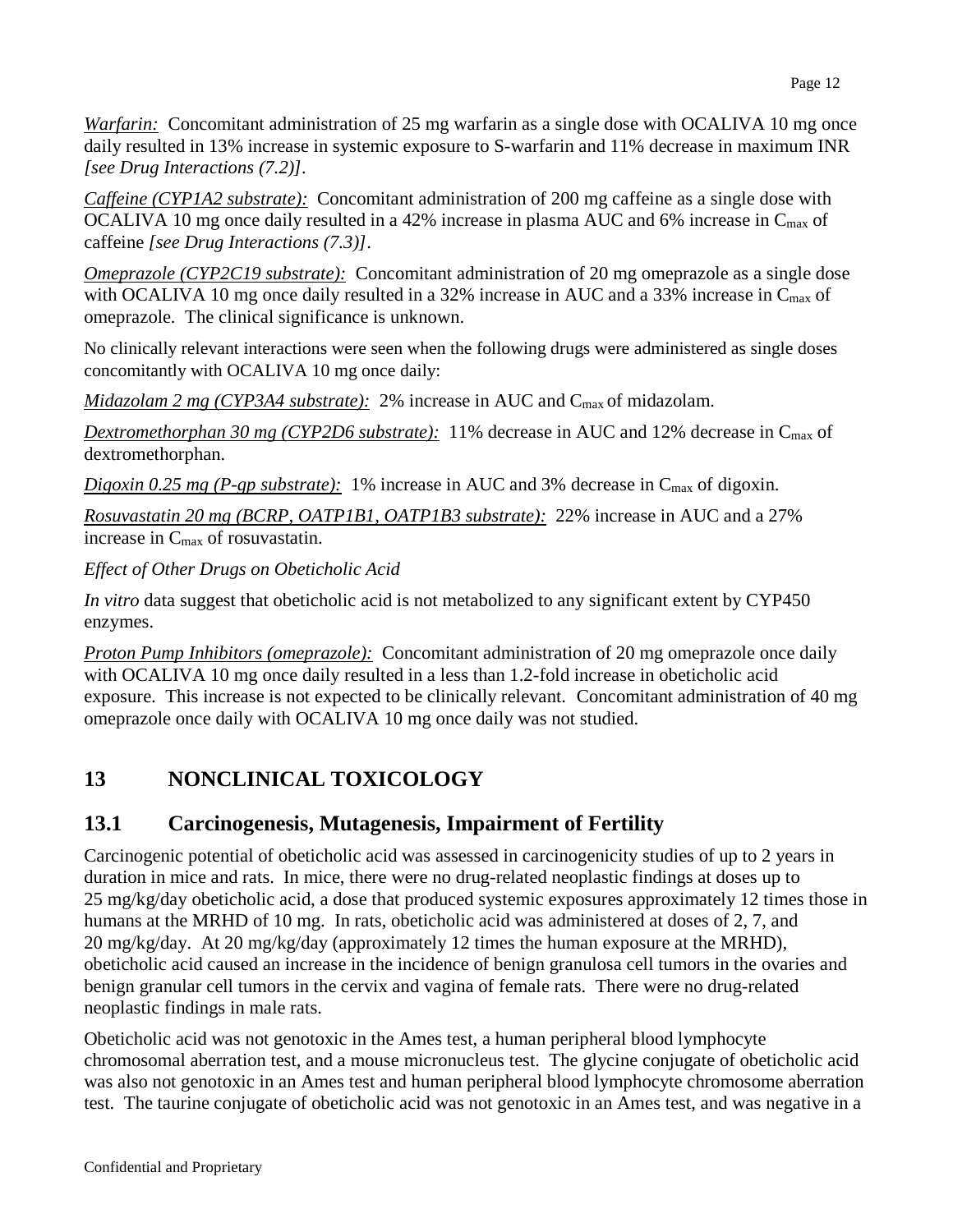human peripheral blood lymphocyte chromosomal aberration test in the presence of metabolic activation; the findings of the chromosomal aberration assay in the absence of metabolic activation were inconclusive.

Obeticholic acid, administered at oral doses of 5, 25 and 50 mg/kg/day to male rats for 28 days before mating and throughout the mating period, and to female rats from 14 days before mating through mating and until gestation day 7, did not alter male or female fertility or early embryonic development at any dose (the 50 mg/kg/day dose is approximately 13 times the human exposure at the MRHD).

# <span id="page-12-0"></span>**14 CLINICAL STUDIES**

The recommended starting dosage of OCALIVA is 5 mg orally once daily for 3 months with titration to 10 mg once daily based upon tolerability and response *[see Dosage and Administration (2.1)].* Initiation of therapy with a starting dosage OCALIVA 10 mg once daily is not recommended due to an increased risk of pruritus *[see Adverse Reactions (6.1)].*

Trial 1 was a randomized, double-blind, placebo-controlled, 12-month trial which evaluated the safety and efficacy of OCALIVA in 216 patients with PBC who were taking UDCA for at least 12 months (on a stable dosage for at least 3 months), or who were unable to tolerate UDCA and did not receive UDCA for at least 3 months. Patients were included in the trial if the ALP was 1.67-times upper limit of normal (ULN) or greater and/or if total bilirubin was greater than 1-times ULN but less than 2-times ULN. Patients were excluded from the trial if they had other liver disease, presence of clinically significant hepatic decompensation events (i.e., portal hypertension and its complications, cirrhosis with complications, or hepato-renal syndrome), severe pruritus, or Model for End Stage Liver Disease (MELD) score of 15 or greater.

Patients were randomized (1:1:1) to receive either OCALIVA 10 mg once daily for the entire 12 months of the trial, (n=73); OCALIVA titration (5 mg once daily for the initial 6 months, with the option to increase to 10 mg once daily for the last 6 months if the patient was tolerating OCALIVA but had ALP 1.67-times ULN or greater, and/or total bilirubin greater than ULN, or less than 15% ALP reduction)  $(n=70)$ ; or placebo  $(n=73)$ . OCALIVA or placebo was administered in combination with UDCA in 93% of patients during the trial and as monotherapy in 7% of patients who were unable to tolerate UDCA.

The primary endpoint was a responder analysis at Month 12, where response was defined as a composite of three criteria: ALP less than 1.67-times the ULN, total bilirubin less than or equal to ULN, and an ALP decrease of at least 15%. The ULN for ALP was defined as 118 U/L for females and 124 U/L for males. The ULN for total bilirubin was defined as 1.1 mg/dL for females and 1.5 mg/dL for males.

The study population was 91% female and 94% white. The mean age was 56 years (range 29 to 86 years). The mean baseline ALP concentration was 323.2 U/L, corresponding to 2.74-times ULN. Approximately 29% of the patients had ALP concentration levels greater than 3-times the ULN. The mean baseline total bilirubin concentration was 0.65 mg/dL, and was less than or equal to the ULN in 92% of the enrolled patients. Distribution of patients by Rotterdam disease stage criteria at baseline is shown in Table 2. Cirrhosis was present at baseline in 4 patients (5%) in the OCALIVA 10 mg arm, 7 patients (10%) in the OCALIVA titration arm, and 9 patients (12%) in the placebo arm.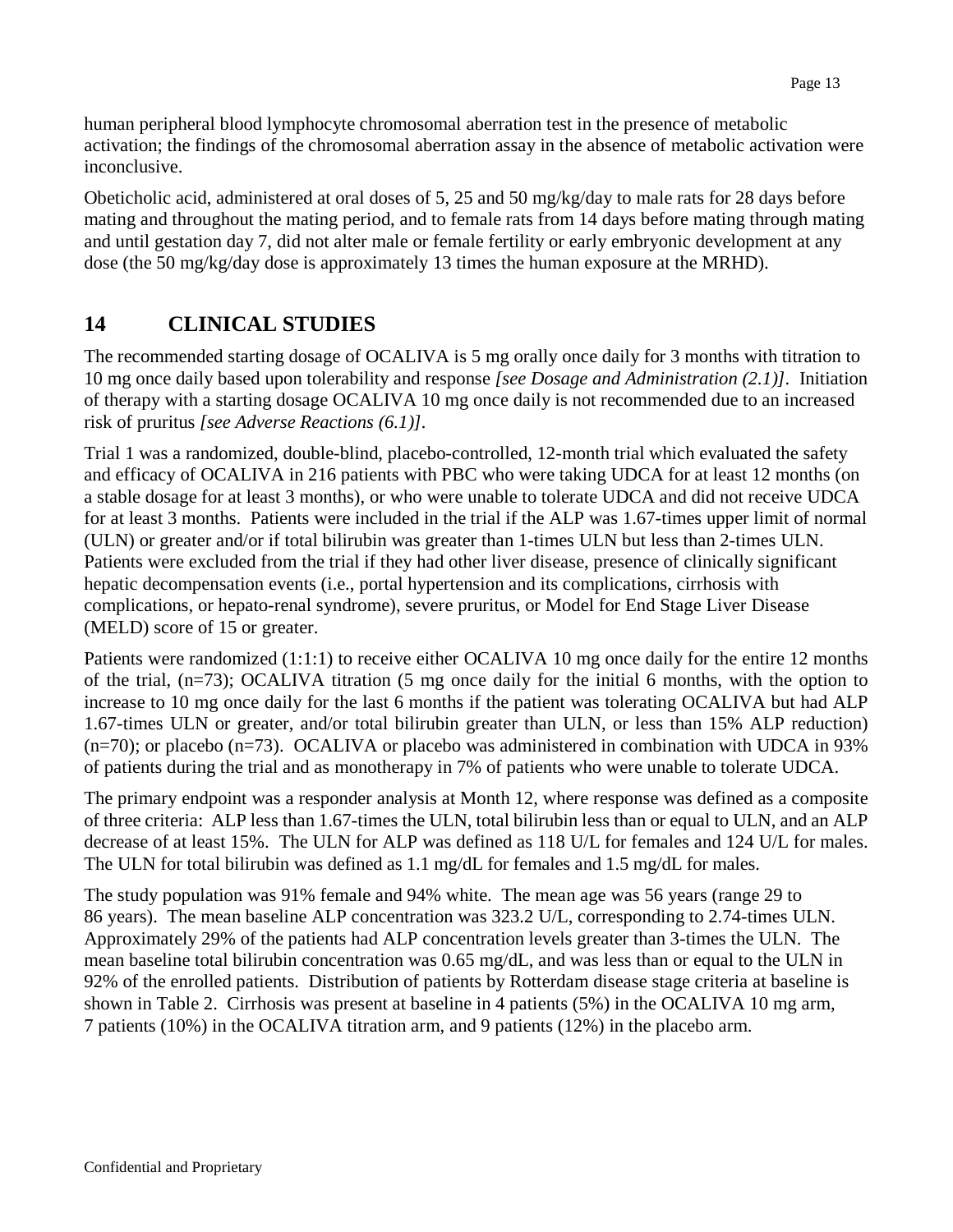| Disease Stage <sup>b</sup>    | OCALIVA 10 mg<br>$(N=73)$ | <b>OCALIVA Titration</b><br>$(N=70)$ | <b>Placebo</b><br>$(N=73)$ |
|-------------------------------|---------------------------|--------------------------------------|----------------------------|
| Early, $n$ $(\%)$             | 66 (90)                   | 64(91)                               | 65 (89)                    |
| Moderately Advanced, n<br>(%) | 7(10)                     | 6(9)                                 | 8 (11)                     |
| Advanced, $n$ $(\%)$          | 0(0)                      | 0(0)                                 | 0(0)                       |

#### **Table 2: Rotterdam Disease Stage Criteria at Baseline in Trial 1 by Treatment Arm with or without UDCA <sup>a</sup>**

Percentages are based on non-missing values for each time point.

<sup>a</sup> In the trial there were 16 patients (7%) who were intolerant and did not receive concomitant UDCA: 6 patients (8%) in the OCALIVA 10 mg arm, 5 patients (7%) in the OCALIVA titration arm, and 5 patients (7%) in the placebo arm.

b Early: normal total bilirubin and normal albumin (values less than or equal to ULN and greater than or equal to the lower limit of normal (LLN), respectively), Moderately advanced: abnormal total bilirubin or abnormal albumin, Advanced: abnormal total bilirubin and abnormal albumin. Total bilirubin ULN: 1.1 mg/dL (females) and 1.5 mg/dL (males). Albumin LLN: 35 g/L (females and males).

Table 3 shows the percentage of patients by treatment arm in Trial 1 who achieved a response to the primary composite endpoint at Month 12, and to the individual components of the primary endpoint (i.e., ALP less than 1.67-times the ULN, total bilirubin less than or equal to ULN, and an ALP decrease of at least 15%). A total of 33 patients in the OCALIVA titration arm, who did not achieve a response at 6 months and tolerated OCALIVA, had their dosage increased from 5 mg once daily to 10 mg once daily. Of these 33 patients, 13 (39%) achieved the primary composite endpoint at 12 months.

### **Table 3: Percentage of Adult Patients with PBC Achieving the Primary Composite Endpoint at Month 12 in Trial 1 by Treatment Arm with or without UDCAa**

|                                                                   | <b>OCALIVA</b><br>$10 \text{ mg}$<br>$(N = 73)$ | <b>OCALIVA</b><br><b>Titration</b> <sup>b</sup><br>$(N = 70)$ | <b>Placebo</b><br>$(N = 73)$ |  |
|-------------------------------------------------------------------|-------------------------------------------------|---------------------------------------------------------------|------------------------------|--|
| Primary Composite Endpoint <sup>c</sup>                           |                                                 |                                                               |                              |  |
| Responder rate, $(\%)^d$<br>$[95\% \ \text{CI}]$                  | 48<br>[36, 60]                                  | 46<br>[34, 58]                                                | 10<br>[4, 19]                |  |
| <b>Components of Primary Endpointe</b>                            |                                                 |                                                               |                              |  |
| ALP less than 1.67-times ULN, $n$ (%)                             | 40(55)                                          | 33(47)                                                        | 12(16)                       |  |
| Decrease in ALP of at least $15\%$ , n $(\%)$                     | 57 (78)                                         | 54 (77)                                                       | 21 (29)                      |  |
| Total bilirubin less than or equal to ULN <sup>f</sup> , n $(\%)$ | 60(82)                                          | 62 (89)                                                       | 57 (78)                      |  |

<sup>a</sup> In the trial there were 16 patients (7%) who were intolerant and did not receive concomitant UDCA: 6 patients (8%) in the OCALIVA 10 mg arm, 5 patients (7%) in the OCALIVA titration arm, and 5 patients (7%) in the placebo arm.

<sup>b</sup> Patients randomized to OCALIVA titration received OCALIVA 5 mg for the initial 6 month period. At Month 6, patients who were tolerating OCALIVA, but had an ALP 1.67-times ULN or greater, and/or total bilirubin greater than ULN, or less than 15% ALP reduction were eligible for titration from 5 mg once daily to 10 mg once daily for the final 6 months of the trial.

 $\epsilon$  Percentage of patients achieving a response, defined as an ALP less than 1.67-times the ULN, total bilirubin less than or equal to the ULN, and an ALP decrease of at least 15%. Missing values were considered a non-response. The exact test was used to calculate the 95% CIs.

p<0.0001 for OCALIVA titration and OCALIVA 10 mg arms versus placebo. P-values are obtained using the Cochran– Mantel–Haenszel General Association test stratified by intolerance to UDCA and pretreatment ALP greater than 3-times ULN and/or AST greater than 2-times ULN and/or total bilirubin greater than ULN.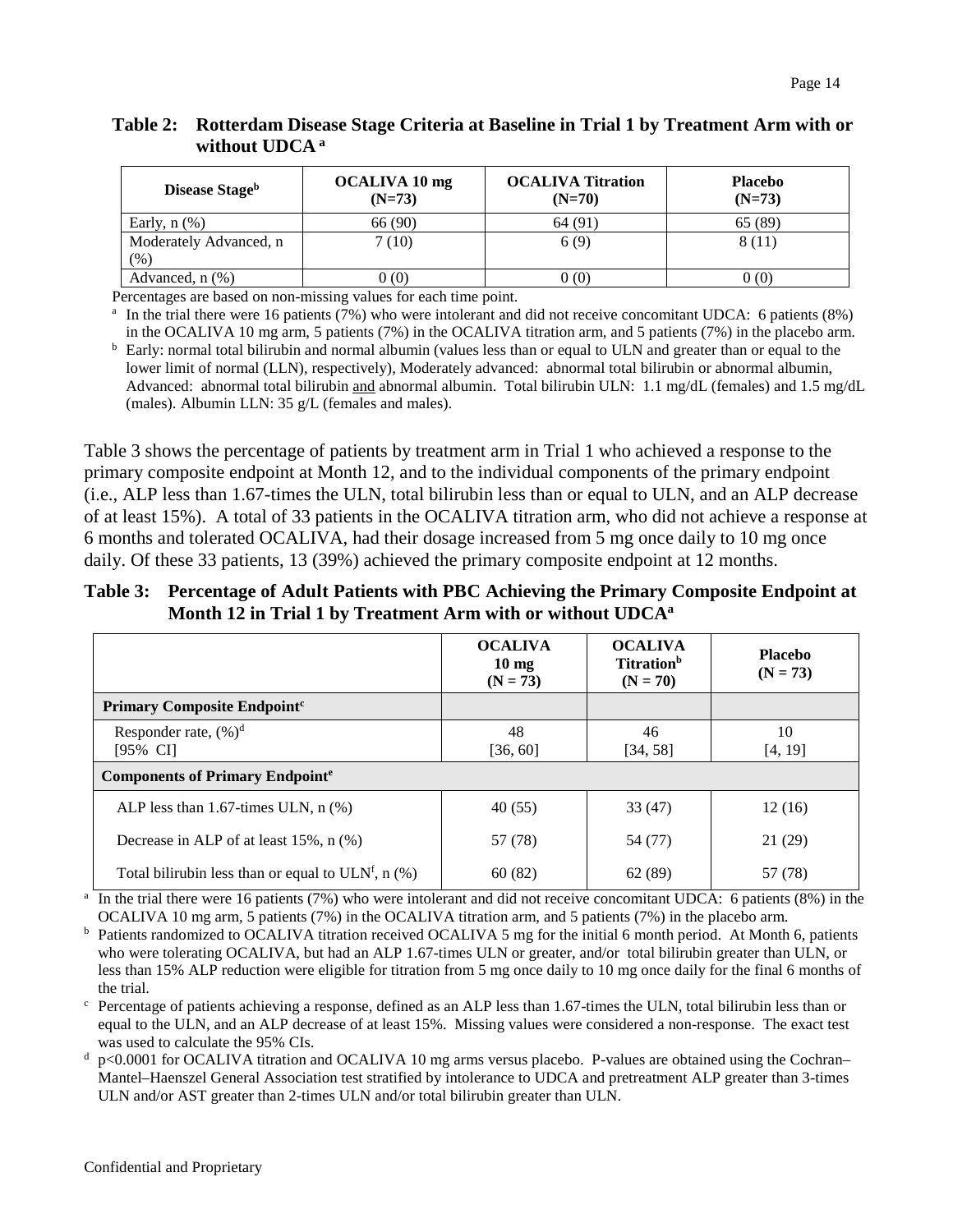- $e$  Response rates were calculated based on the observed case analysis (i.e., [n=observed responder]/[N=ITT population]); percentage of patients with Month 12 values are 86%, 91% and 96% for the OCALIVA 10 mg, OCALIVA titration and placebo arms, respectively.
- $\overline{f}$ . The mean baseline total bilirubin value was 0.65 mg/dL, and was less than or equal to the ULN in 92% of the enrolled patients.

#### Mean Reduction in ALP

Figure 1 shows the mean reductions in ALP in OCALIVA-treated patients compared to placebo. Reductions were observed as early as Week 2, plateaued by Month 3 and were maintained through Month 12 for patients who were maintained on the same dosage throughout 12 months. Although Trial 1 studied titration at 6 months, these data are supportive of titration of OCALIVA after 3 months *[see Dosage and Administration (2.1)]*. For patients in the OCALIVA titration arm whose OCALIVA dosage was increased from 5 mg once daily to 10 mg once daily, additional reductions in ALP were observed at Month 12 in the majority of patients *[see Clinical Pharmacology (12.2)].*

#### **Figure 1: Mean ALP over 12 Months in Trial 1 by Treatment Arm with or without UDCAa**



<sup>a</sup> In the trial there were 16 patients (7%) who were intolerant and did not receive concomitant UDCA: 6 patients (8%) in the OCALIVA 10 mg arm, 5 patients (7%) in the OCALIVA titration arm, and 5 patients (7%) in the placebo arm.

<sup>b</sup> Patients randomized to OCALIVA titration received OCALIVA 5 mg once daily for the initial 6 month period. At Month 6, patients who were tolerating OCALIVA, but had an ALP 1.67-times ULN or greater, and/or total bilirubin greater than ULN, or less than 15% ALP reduction were eligible for titration from 5 mg once daily to 10 mg once daily for the final 6 months of the trial.

#### Mean Reduction in GGT

The mean (95% CI) reduction in gamma-glutamyl transferase (GGT) was 178 (137, 219) U/L in the OCALIVA 10 mg arm, 138 (102, 174) U/L in the OCALIVA titration arm, and 8 (-48, 32) U/L in the placebo arm.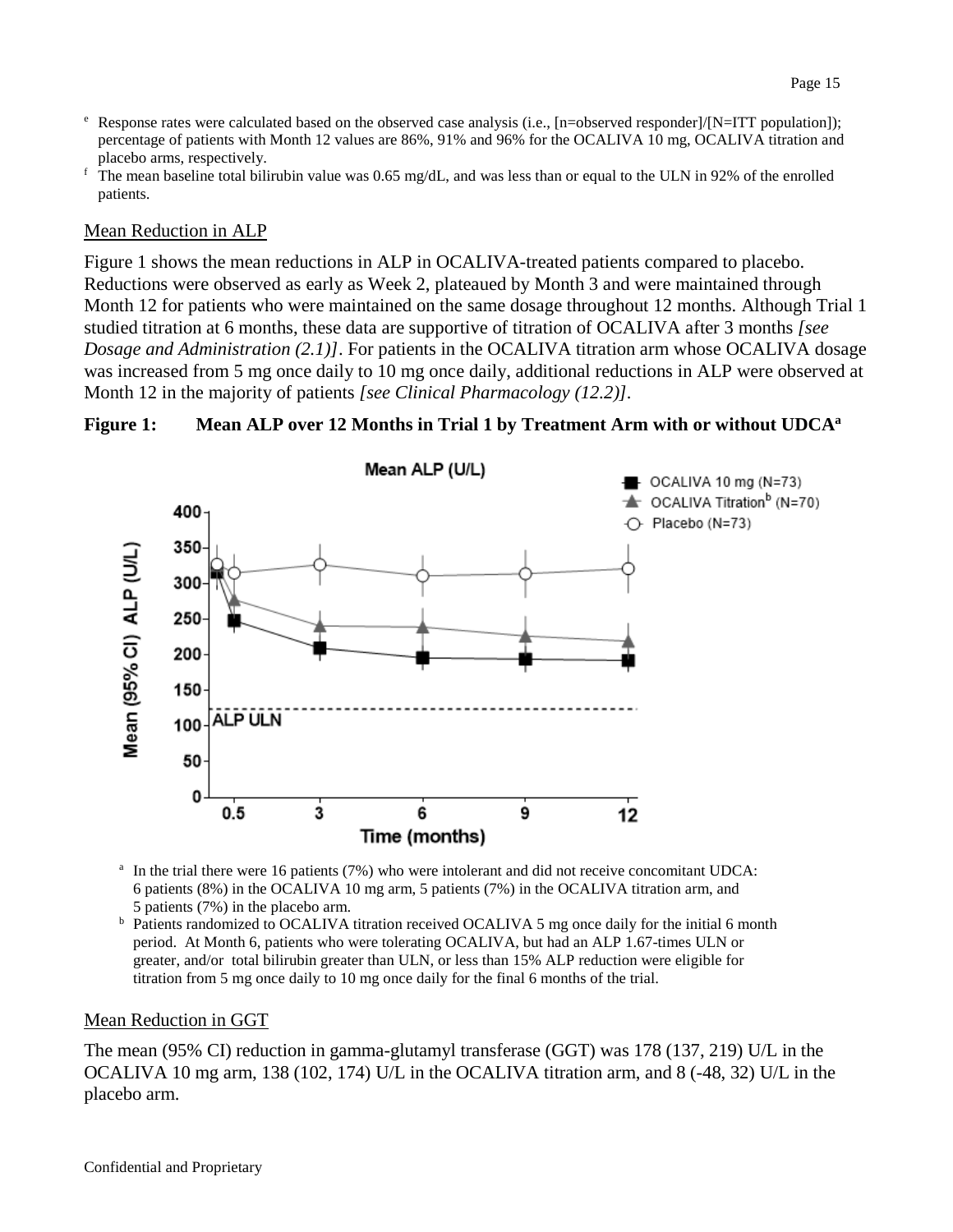## OCALIVA Monotherapy

Fifty-one PBC patients with baseline ALP 1.67-times ULN or greater and/or total bilirubin greater than ULN were evaluated for a biochemical response to OCALIVA as monotherapy (24 patients received OCALIVA 10 mg once daily and 27 patients received placebo) in a pooled analysis of data from Trial 1 and from a randomized, double-blind, placebo-controlled, 3-month trial. At Month 3, 9 (38%) OCALIVA-treated patients achieved a response to the composite endpoint, compared to 1 (4%) placebotreated patient. The mean (95% CI) reduction in ALP in OCALIVA-treated patients was 246 (165, 327) U/L compared to an increase of 17 (-7, 42) U/L in the placebo-treated patients.

## <span id="page-15-0"></span>**16 HOW SUPPLIED/STORAGE AND HANDLING**

OCALIVA tablets are packaged in a 40 mL high density polyethylene bottle closed with a 33 mm polypropylene child resistant cap containing an induction seal. Each bottle contains 30 tablets.

### 5 mg Tablets

OCALIVA tablets are available as off-white to yellow, round tablets debossed with INT on one side and 5 on the other side. Each tablet contains 5 mg of obeticholic acid.

NDC 69516-005-30 5 mg tablets in a bottle (30 count)

### 10 mg Tablets

OCALIVA tablets are available as off-white to yellow, triangular tablets debossed with INT on one side and 10 on the other side. Each tablet contains 10 mg of obeticholic acid.

• NDC  $69516-010-30$  10 mg tablets in a bottle (30 count)

### Storage and Handling

Store at 20ºC-25ºC (68ºF-77ºF); excursions permitted to 15ºC- 30ºC (59ºF -86ºF) [See USP Controlled Room Temperature].

## <span id="page-15-1"></span>**17 PATIENT COUNSELING INFORMATION**

Liver-Related Adverse Reactions

- Advise patients to report any symptoms of worsening of liver disease to their healthcare provider immediately and that they may need to undergo laboratory testing periodically while on OCALIVA treatment to assess liver function *[see Warnings and Precautions (5.1)]*.
- Advise patients who develop symptoms of complete biliary obstruction to report to their healthcare provider immediately *[see Contraindications (4)]*.

### Severe Pruritus

• Advise patients to contact their healthcare provider if they experience pruritus or an increase in the severity of pruritus *[see Warnings and Precautions (5.2)]*.

## Reduction in HDL-C